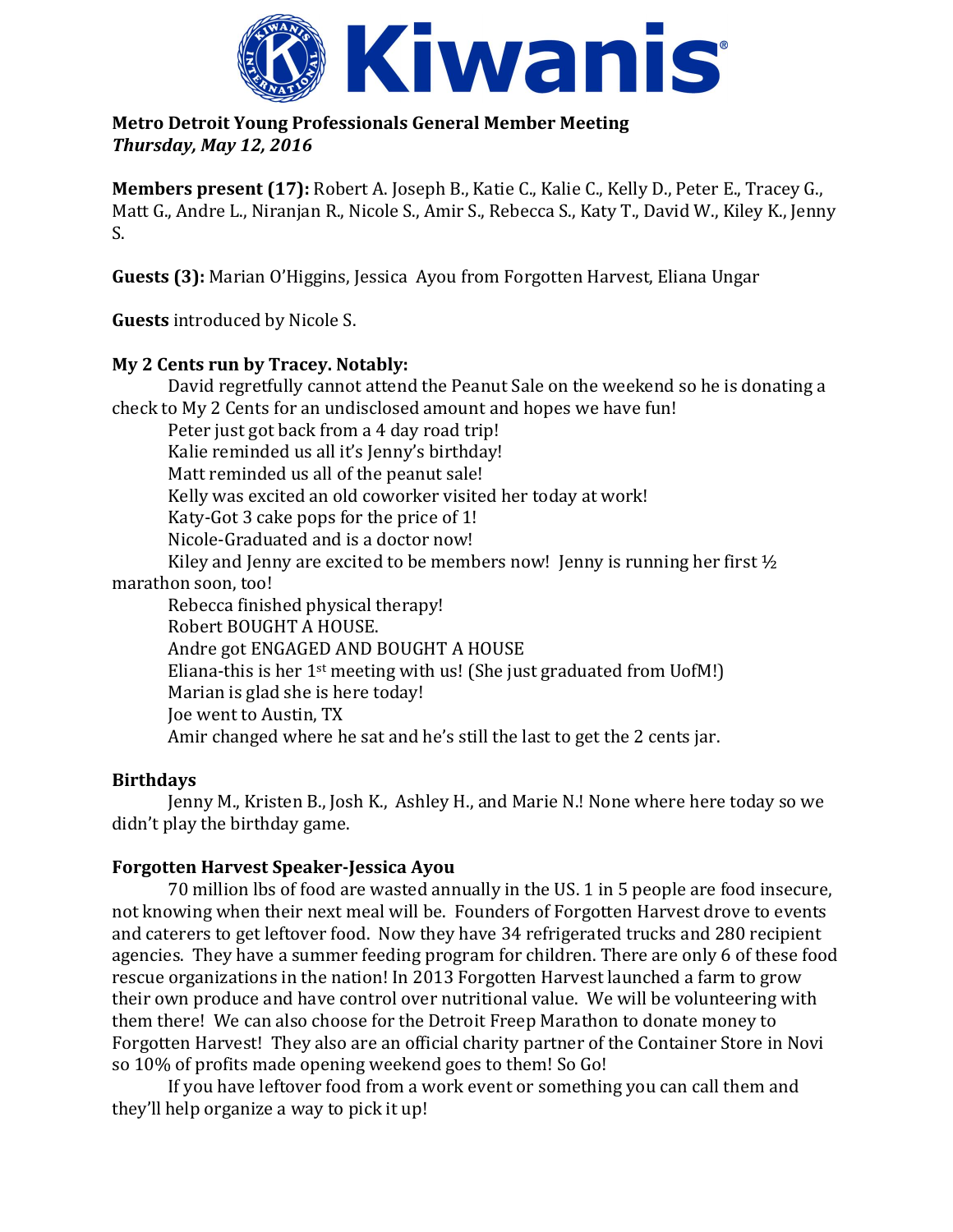#### **Nominations by Robert's Rules from Last Month and What Occurred at Meeting President**

*Kelly Dougherty*, nominated by Nicole second by Andre. Accepted **Vice President**

*Katie Carbin*, nominated by Kelly second by Andre. Declined. *Peter Evans*, nominated by Tracey, second by Jenny. Accepted. *Nicole Saghy,* nominated by Katie, second by Andre. Accepted.

#### **Secretary/Treasurer**

*Amir Shahidi*, nominated by Nicole second by Kelly. Accepted. **Service Director**

*Robert Allen*, nominated by Peter second by Andre. Accepted. *Nicole Saghy,* nominated by Robert second by Andre. Declined. *Peter Evans,* nominated by Robert, second by Katie. Declined.

# **Development Director**

*Nicole Saghy.* Nominated by Kelly second by Amir. Accepted. *Peter Evans,* nominated by Robert second by Katie. Accepted. *Matt Gross,* nominated by Kalie second by Robert. Decline.

### **Social Director**

*Robert Allen*, nominated by Peter, second by Tracey. Declined. *David Wechsler*, nominated by Katie second by Robert. Accepted.

### **Elections**

**President-**motion to vote by hand from Andre, second by Joe.

Unanimous-Kelly Dougherty.

**Vice President-** Ballots counted by Katy Tylus and double checked by Marian O'Higgins.

Nicole Saghy.

**Secretary/Treasurer-**motion to vote by hand from Andre, second by Joe. Unanimous-Amir Shahidi.

**Service Director-** motion to vote by hand from Andre, second by Joe. Unanimous-Robert Allen.

**Development Director-** motion to vote by hand from Andre, second by Joe. Unanimous-Peter Evans.

**Social Director-** motion to vote by hand from Andre, second by Joe. Unanimous-David Wechsler

# **Past Projects**

# **Take Pride in Livonia Day**

Peter talked about how we went outside and cleaned up a park in questionable weather but there was pizza and donuts and we were celebrating the 35th club anniversary of Livonia.

# **Greening of Detroit**

Katie and David talked about how we learned how to plant trees (which is pretty complicated), David got separated from us in the beginning but was ok and socialized with the other volunteers. They have their own nurseries to grow trees in and have a lot of man power and volunteers to plant trees but they are limited in money.